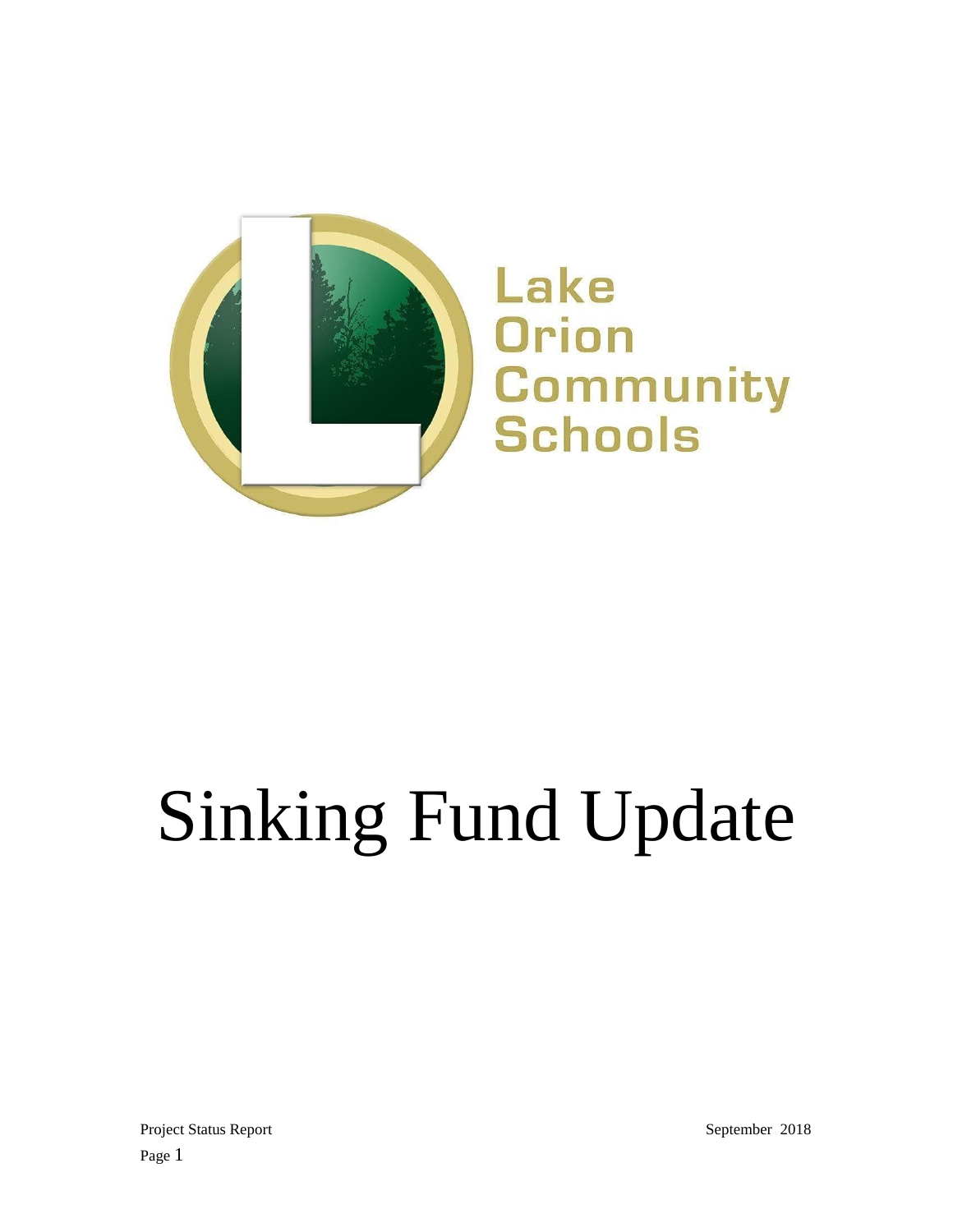## **Project Progress Photographs- July 2018**



High School- Stadium Entrance High School- Turf and Track Completion



High School -Benches and Trees High School - Track Stripping



Project Status Report September 2018 Page 2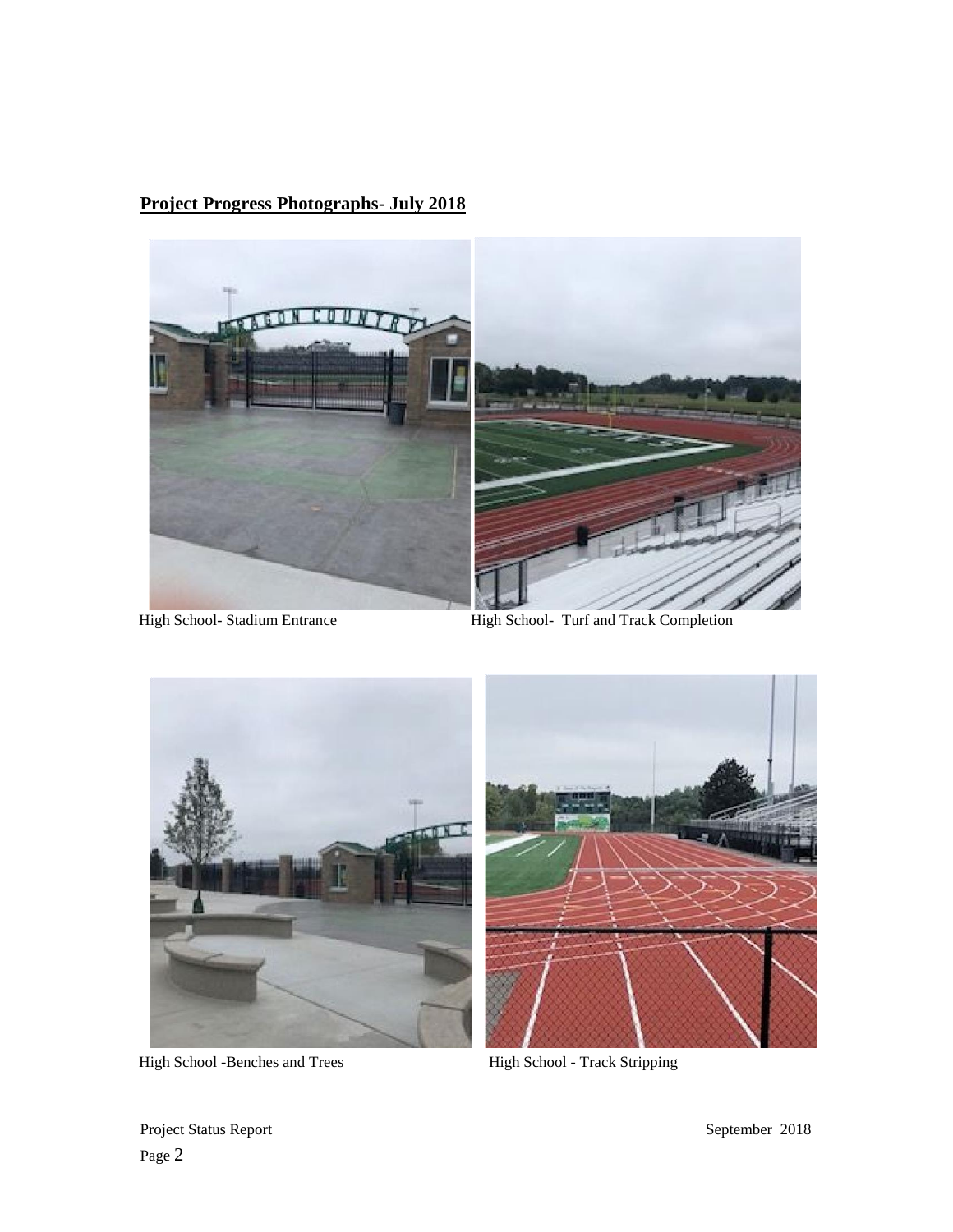

Blanche Sims- Concrete Replacement Example Bottle Fill Stations- ( 2 of 67)



Paint Creek- Chiller Replacement Paint Creek - Chiller Replacement

Project Status Report Status Report September 2018 Page 3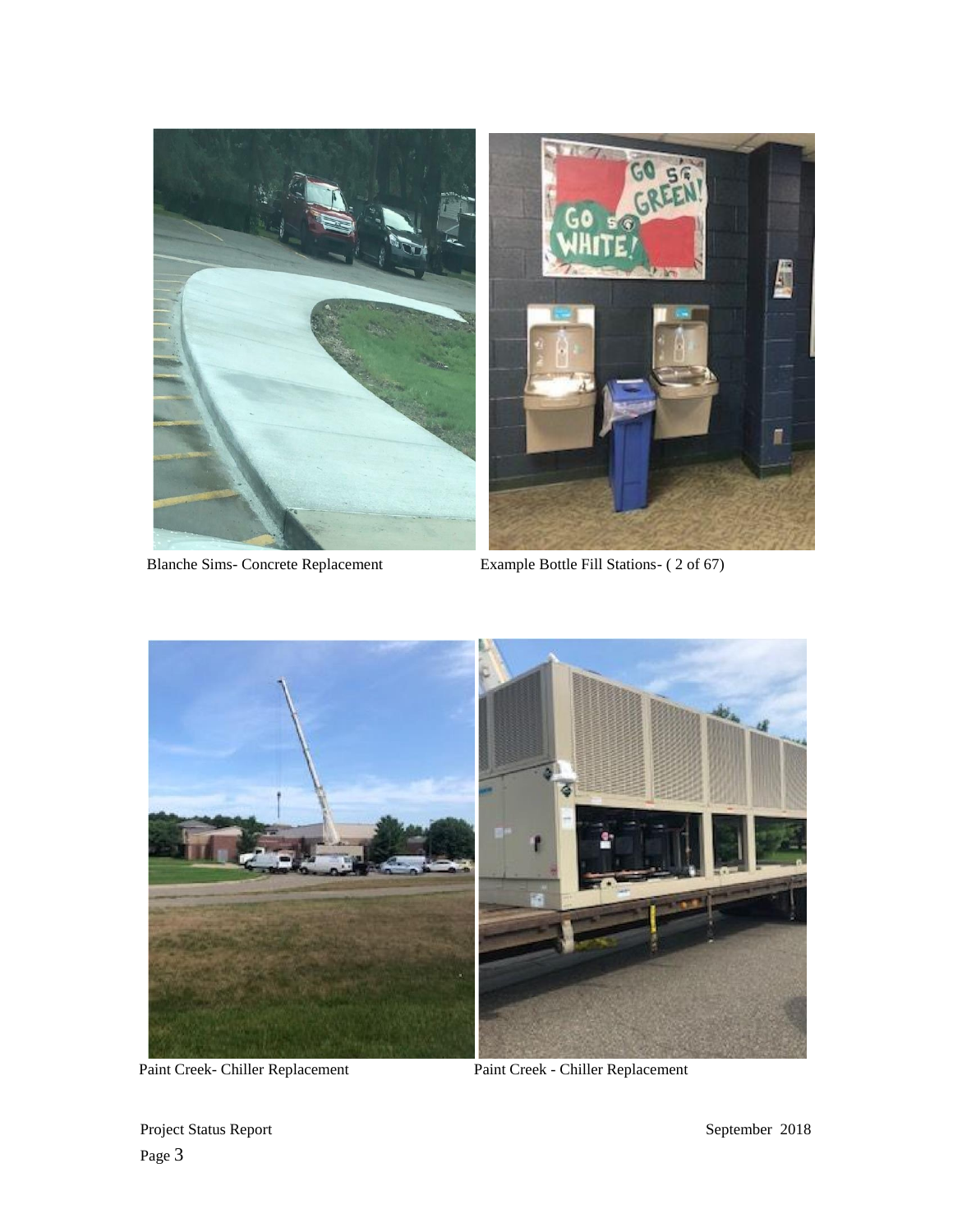#### **Current Project Status**

#### **High School**

- $\geq$  High School-Stadium Renovations- On February 28, 2018, the school board approved Bid Pack 4- Stadium Renovations. This package includes replacing the Turf and Track as well as making improvements to the site with new ticket booths, fencing, trees and benches. Work started on Tuesday May 1, 2018.
- $\triangleright$  The Project is 99% complete still working through some minor punch list items.
- $\geq$  LED Pilot Project in the 400 wing is complete and we are working on bid specifications for a district wide upgrade. Bids will scheduled to be available in October 2018.

#### **Paint Creek**

 $\triangleright$  Chiller Replacement- Work is complete.

#### **Miscellaneous**

- $\triangleright$  Warranty Work-Some of the concrete replacement that took place Summer 2017 is being replaced this summer/fall due to problems with the top of the concrete flaking.
- $\triangleright$  We installed 67 drinking fountains with bottle fillers over the summer. The fountains were provide through Oakland County. Installation cost were supported through the sinking fund.
- $\triangleright$  Concrete replacement and drainage improvements at Webber Elementary and Orion Oaks.
- ➢ Restroom partition replacement at Webber Elementary.

#### **Previous Project Status**

- ➢ Carpenter Elementary- Project- Chiller Replacement, Complete.
- $\triangleright$  Lake Orion High School- Project- Replacement of 6 heating boilers and 2 domestic hot water boilers with heat exchangers, replacement of 2 Chillers. Complete
- ➢ Scripps Middle School- Project- Replaced 3 heating boilers. Drainage Improvement- Added new drain tile to handle stormwater that has made its way into the back of the building. Projects are complete.
- ➢ Orion Oaks- Project- Replaced 3 heating boilers with 2 heating boilers, project is complete.
- $\triangleright$  Lake Orion High School- Carpet replacement is complete. Paving and concrete replacement is complete. Additional ADA ramps are complete. Replace Auditorium stage rigging.
- ➢ Orion Oaks Elementary- Carpet and LVT replacement is complete. Paving and concrete is complete. Playground fencing is complete. Roof- the shingle replacement is complete. The stage floor was refinished. Gym floor renovation is complete.
- ➢ Paint Creek Elementary- Parent drop off sidewalk extension is complete. Gym floor renovation is complete. Drainage improvements around the exterior of the media center. Complete.
- ➢ Blanche Sims Elementary- Concrete and paving is complete.
- $\triangleright$  Stadium Drive Elementary- Concrete and paving work is complete. Roof work is complete. We added a dumpster enclosure. Replaced two light pole bases in the East parking lot.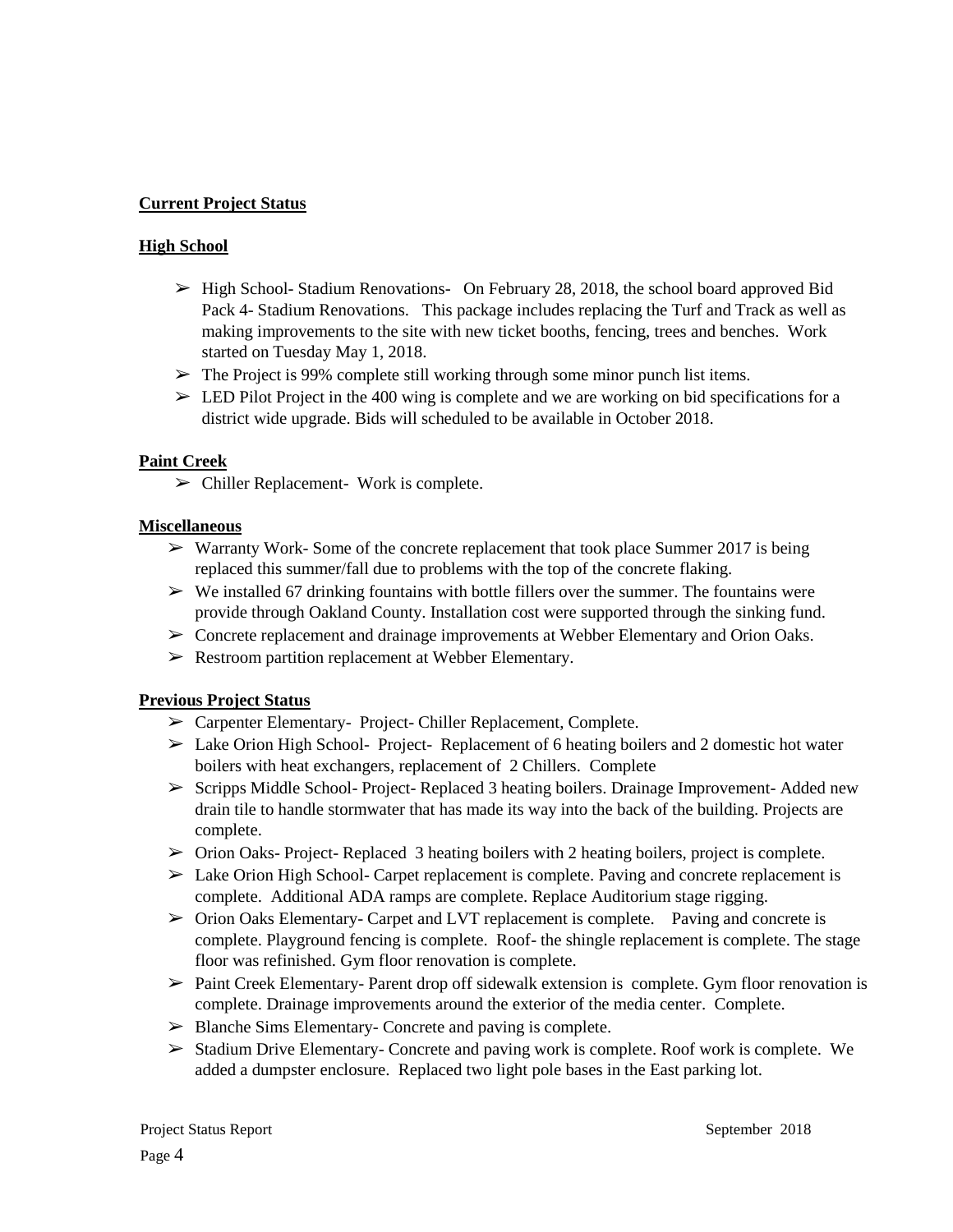- $\triangleright$  Waldon Middle School-Asphalt work is complete. Installation of a concrete pad for the Royal Oak Recycling dumpsters is complete.
- $\triangleright$  Carpenter Elementary-Roof work is complete. Asphalt and concrete work is complete. We are planning to replace a small area of concrete at the entrance over the summer 2018.
- ➢ Stadium Drive Roadway- Asphalt and concrete work is complete.
- ➢ Oakview Middle School- Sidewalk replacement is complete.
- $\triangleright$  CERC Roof work is complete.
- $\triangleright$  Football field storage building-Shingle replacement is complete. The Soccer Press Box, also received a new roof.
- $\triangleright$  Moose Tree-Deck repairs are complete.

### **Schedule Status – Look Ahead 2019**

- $\triangleright$  Projects will include replacing and retrofitting lighting fixtures with LED lighting.
- $\triangleright$  Replacement of Chillers
- ➢ Replacement of Boilers
- ➢ Parking Lot and Sidewalk Improvements
- ➢ Carpet Replacement
- $\triangleright$  Restroom Renovations

#### **Budget Status**

Projects are on schedule and to date contingencies and allowances associated with these projects, have fallen within our established estimates for this phase of construction.

**Bid Pack 4- Stadium Renovations Awarded Contract- \$1,858,596.00**

**\*Actual Contract- TBD**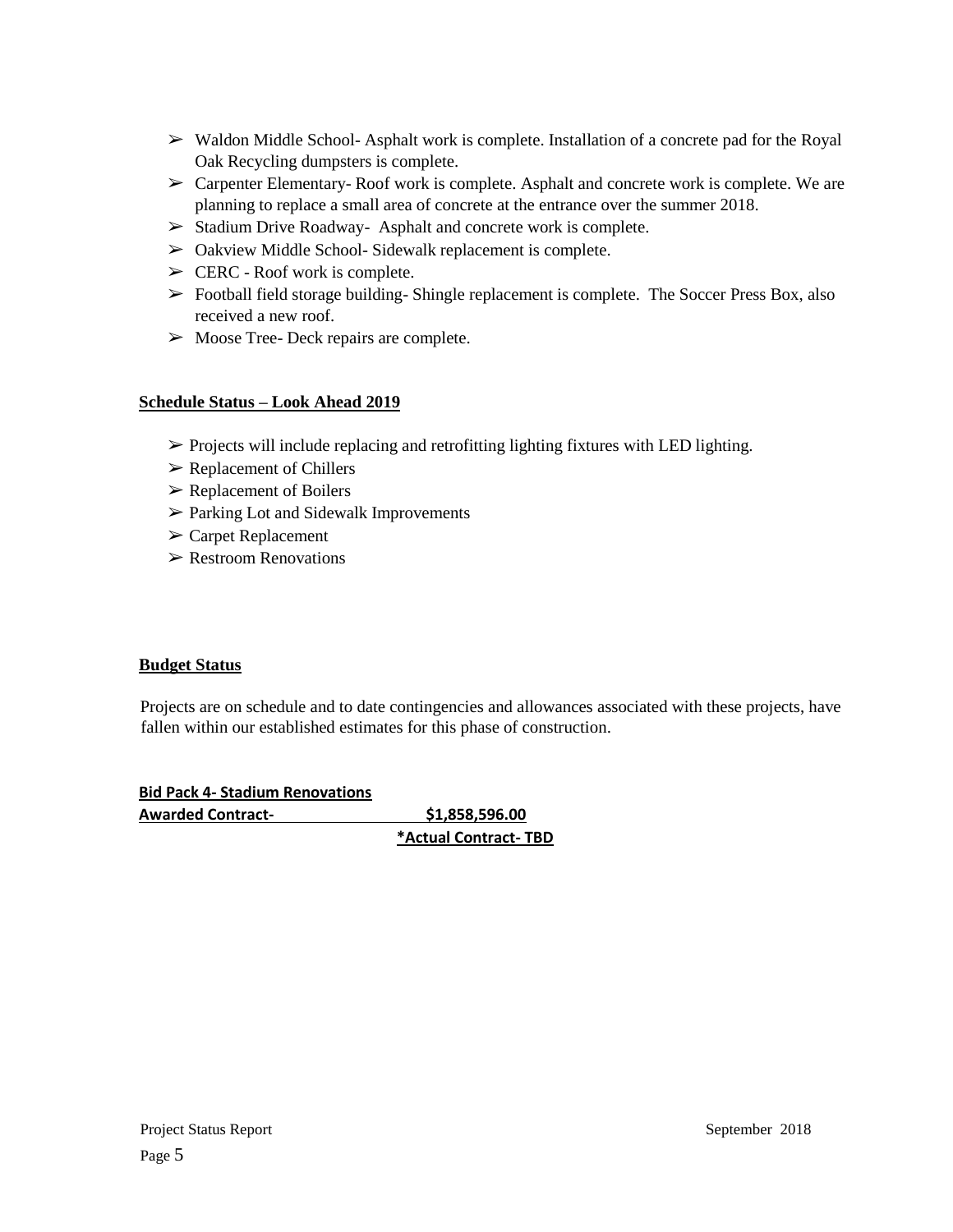#### 10 Year Program - SINKING FUND

| <b>Building</b>              | <b>Budget Amount</b> | <b>Budget Committed</b> | <b>Budget Remaining</b> | <b>Percent of Scope</b><br><b>Committed</b> |
|------------------------------|----------------------|-------------------------|-------------------------|---------------------------------------------|
| <b>Blanche Sims</b>          | 1,317,499            | 225,492                 | 1,092,007               | 17%                                         |
| Carpenter                    | 988,694              | 411,647                 | 577,047                 | 42%                                         |
| <b>Orion Oaks</b>            | 1,024,222            | 874,069                 | 150,153                 | 85%                                         |
| <b>Paint Creek</b>           | 1,031,509            | 295,122                 | 736,387                 | 29%                                         |
| Pine Tree Ctr.               | 1,117,073            | 1,916                   | 1,115,157               | 0%                                          |
| <b>Stadium Drive</b>         | 1,057,136            | 267,913                 | 789,223                 | 25%                                         |
| Webber                       | 1,382,471            | 30,950                  | 1,351,521               | 2%                                          |
| <b>Oakview</b>               | 1,933,750            | 179,370                 | 1,754,380               | 9%                                          |
| Scripps                      | 1,878,065            | 294,770                 | 1,583,295               | 16%                                         |
| Waldon                       | 2,238,525            | 561,651                 | 1,676,874               | 25%                                         |
| LO High School               | 8,264,563            | 4,769,563               | 3,495,000               | 58%                                         |
| <b>CERC</b>                  | 2,024,502            | 256,952                 | 1,767,550               | 13%                                         |
| Transportation               | 385,700              | 5,942                   | 379,758                 | 2%                                          |
| Administration               | 139,200              | 8,574                   | 130,626                 | 6%                                          |
| <b>Moose Tree</b>            | 143,840              | 34,005                  | 109,835                 | 24%                                         |
| <b>District Improvements</b> | 10,355,910           | 417,332                 | 9,938,578               | 4%                                          |

\*The budget report will be updated and provided upon closeout of projects to represent actual completed cost of the work. As new projects are estimated and bids are received we will continue to bring to the board for recommendation. No projects have been bid, or closed this month, so the budget report is not attached to this update.